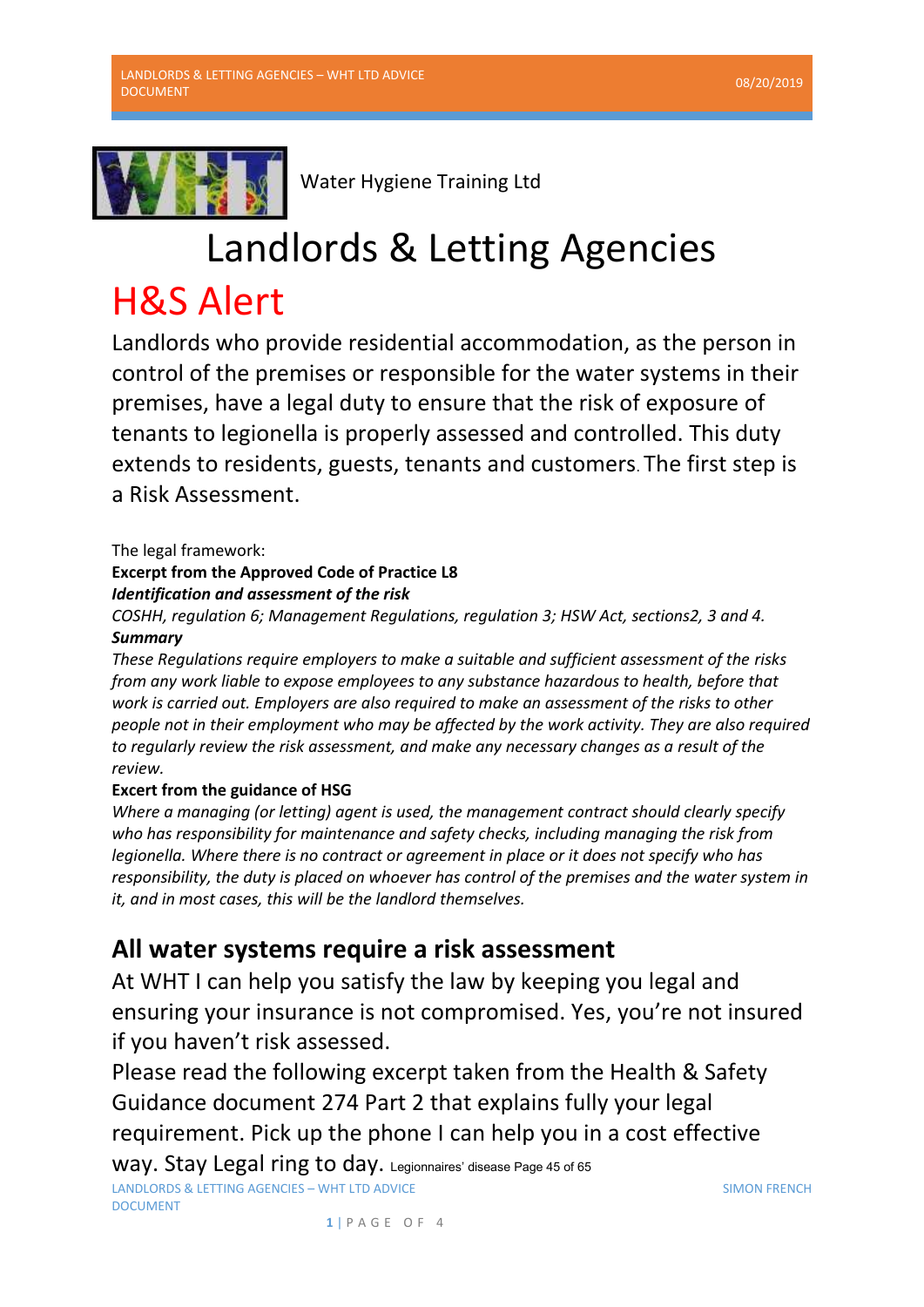# Residential accommodation: Landlords and shared premises

### *Residential accommodation: Landlords*

2.138 Landlords who provide residential accommodation, as the person in control of the premises or responsible for the water systems in their premises, have a legal duty to ensure that the risk of exposure of tenants to legionella is properly assessed and controlled. This duty extends to residents, guests, tenants and customers. They can carry out a risk assessment themselves if they are competent, or employ somebody who is.

2.139 Where a managing (or letting) agent is used, the management contract should clearly specify who has responsibility for maintenance and safety checks, including managing the risk from legionella. Where there is no contract or agreement in place or it does not specify who has responsibility, the duty is placed on whoever has control of the premises and the water system in it, and in most cases, this will be the landlord themselves.

2.140 All water systems require a risk assessment but not all systems require elaborate control measures. A *simple* risk assessment may show that there are no real risks from legionella, but if there are, implementing appropriate measures will prevent or control these risks. The law requires simple, proportionate and practical actions to be taken, including identifying and assessing sources of risk, managing the risk, preventing or controlling the risk; and periodically checking that any control measures are effective.

2.141 For most residential settings, the risk assessment may show the risks are low, in which case no further action may be necessary, eg housing units with small domestic-type water systems where water turnover is high. If the assessment shows the risks are insignificant and are being properly managed to comply with the law, no further action may be required, but it is important to review the assessment periodically in case anything changes in the system. However, the frequency of inspection and maintenance will depend on the system and the risks it presents.

2.142 Simple control measures can help manage the risk of exposure to legionella and should be maintained, such as:

flushing out the system before letting the property;

avoiding debris getting into the system (eg ensure the cold water tanks, where fitted, have a tight-fitting lid);

setting control parameters (eg setting the temperature of the calorifier to ensure water is stored at 60 °C);

making sure any redundant pipework identified is removed;

advising tenants to regularly clean and disinfect showerheads.

2.143 Landlords should inform tenants of the potential risk of exposure to legionella and its consequences and advise on any actions arising from the findings of the risk assessment, where appropriate. Tenants should be advised to inform the landlord if the hot water is not heating properly or if there are any other problems with the system, so that appropriate action can be taken.

2.144 The risk may increase where the property is unoccupied for a short period. It is important that water is not allowed to stagnate within the water system and so Legionnaires' disease Page 46 of 65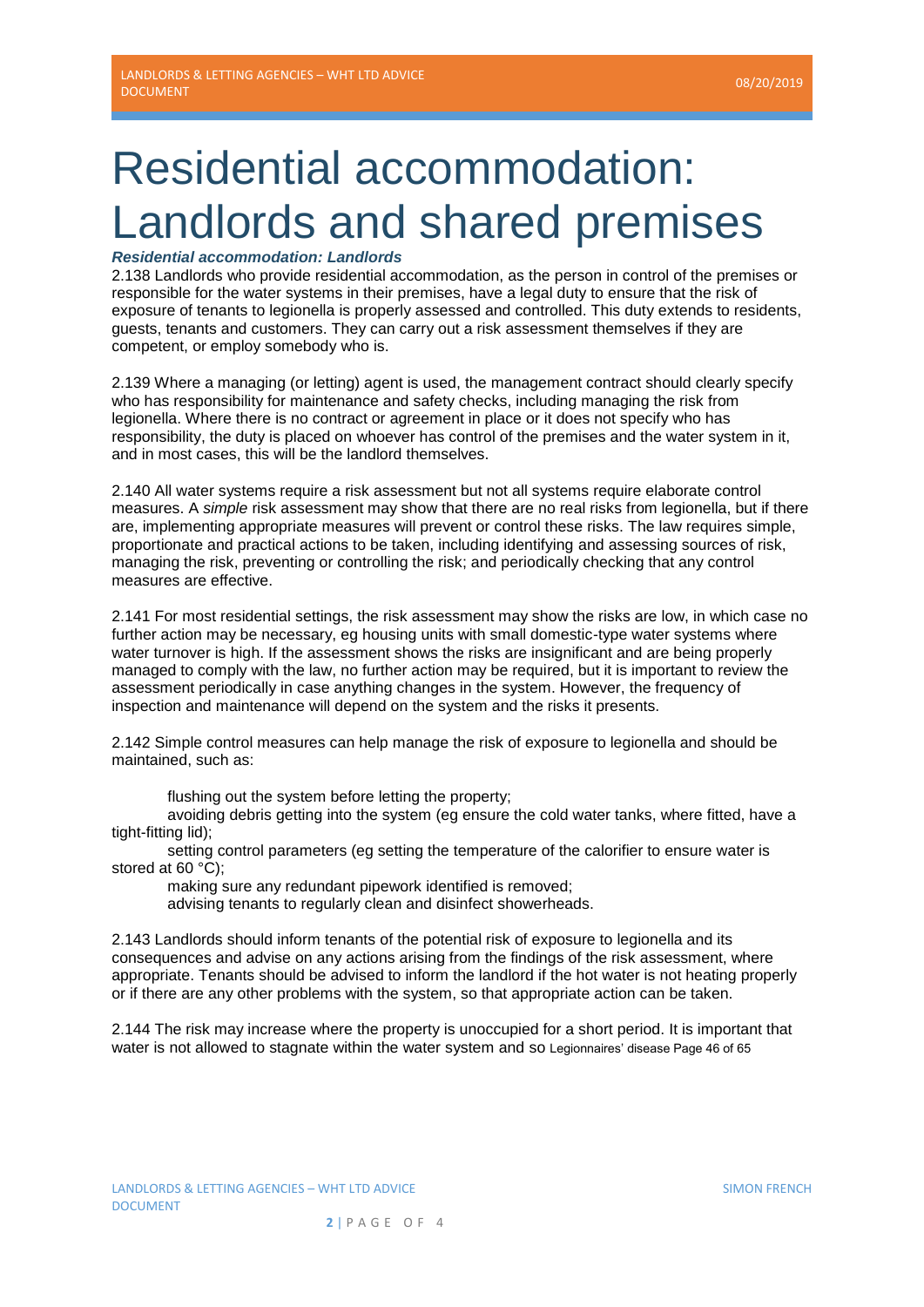dwellings that are vacant for extended periods should be managed carefully. As a general principle, outlets on hot and cold water systems should be used at least once a week to maintain a degree of water flow and minimise the chances of stagnation. To manage the risks during non-occupancy, consider implementing a suitable flushing regime or other measures, such as draining the system if the dwelling is to remain vacant for long periods.

2.145 Where there are difficulties gaining access to occupied housing units, appropriate checks can be made by carrying out inspections of the water system, eg when undertaking mandatory visits such as gas safety checks or routine maintenance visits.

2.146 It may be impractical to risk assess every individual residential unit, eg where there are a significant number of units under the control of the landlord, such as Housing Associations or Councils. In such cases, a representative proportion of the premises for which they have responsibility should initially be assessed, on the basis of similar design, size, age and water supply, with the entire estate eventually assessed on a rolling programme of work.

#### *Shared premises*

2.147 Those who have, to any extent, control of premises for work-related activities or the water systems in the building, have a responsibility to those who are not their employees, but who use those premises. A suitable and sufficient assessment must be carried out to identify, assess and properly control the risk of exposure to legionella bacteria from work activities and the water systems on the premises.

2.148 In estate management, it is increasingly common for there to be several dutyholders in one building. In such cases, duties may arise where persons or organisations have clear responsibility through an explicit agreement, such as a contract or tenancy agreement.

2.149 The extent of the duty will depend on the nature of that agreement. For example, in a building occupied by one leaseholder, the agreement may be for the owner or leaseholder to take on the full duty for the whole building or to share the duty. In a multi-occupancy building, the agreement may be that the owner takes on the full duty for the whole building. Alternatively, it might be that the duty is shared where, eg the owner takes responsibility for the common parts while the leaseholders take responsibility for the parts they occupy. In other cases, there may be an agreement to pass the responsibilities to a managing agent. Where a managing agent is used, the management contract should clearly specify who has responsibility for maintenance and safety checks, including managing the risk from legionella.

2.150 Where there is no contract or tenancy agreement in place or it does not specify who has responsibility, the duty is placed on whoever has control of the premises, or part of the premises. Legionnaires' disease Page 47 of 65